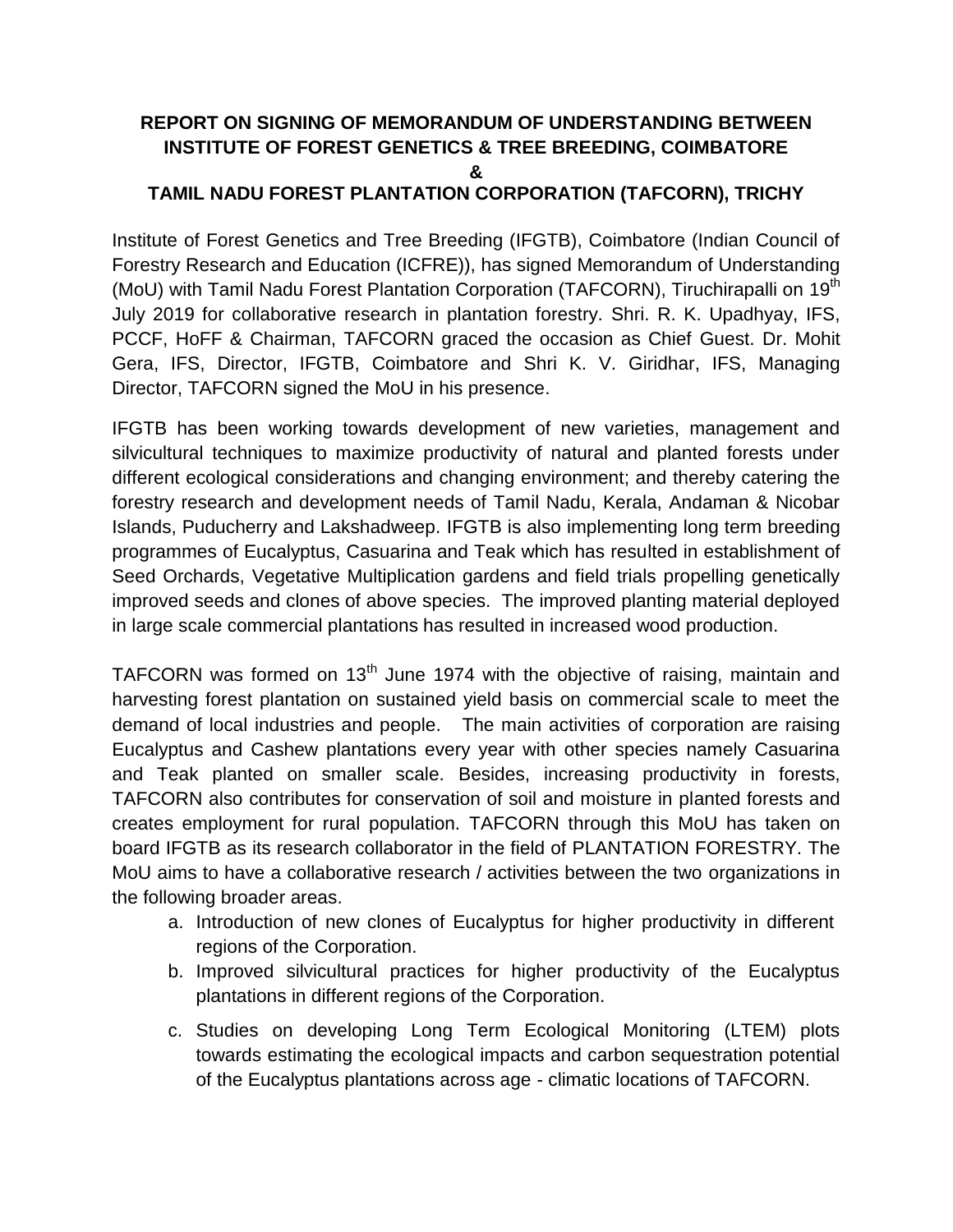- d. Studies on soil physical/chemical properties, nutrient dynamics and other profiles across different regions and their impact on the plantation productivity. Development of Soil Health Report Card for different regions of TAFCORN would be main objective of this study.
- e. Documentation of socio-economic benefits from Eucalyptus Plantations including livelihood support.
- f. Studies on the feasibility of deploying alternative species for different agroclimatic locations for species diversification.
- g. Capacity building of staff and field functionaries of TAFCORN on nursery and plantation technologies.
- h. To collaborate for any other field based research and publications viz., books, training manuals and other IEC materials etc.

Shri. Rajesh Gopalan, IFS, Head Extension welcomed the guests and gathering, and he presented the background and objectives of the Memorandum of Understanding.

Speaking on the occasion, Dr. Mohit Gera, IFS, Director, IFGTB emphasized the need for forging partnerships between organizations to work on mandated research areas of both the institutions. He also presented that the MoU addressed three broad areas viz., productivity enhancement of plantations, monitoring and evaluation studies and capacity building and documentation. Shri K. V. Giridhar, IFS, Managing Director, TAFCORN emphasized the need for collaborative research in areas identified in the MoU on a time line basis for increasing the productivity targets of TAFCORN in the long run. He also stressed that the MoU institutionalizes the long standing association of IFGTB and TAFCORN.

Shri. R. K. Upadhyay, IFS, Chairman, TAFCORN requested to give greater impetus for increased productivity in Plantation Forestry and incorporating alternative species for achieving the mandated targets for the corporation. He stressed on the need to explore diversifying plantations through incorporation of indigenous high timber value species viz., teak, sandal and red sander in TAFCORN for maximizing productivity and returns for the corporation. Chairman, TAFCORN also requested that the research initiatives through MoU should be intended to find solutions to the existing problems and thereby improving efficiency of organizations for benefit of the society in large. Shri. Rajesh Gopalan, Head Extension presented the Vote of thanks to the Chair, guests and gathering.

> **Director IFGTB**